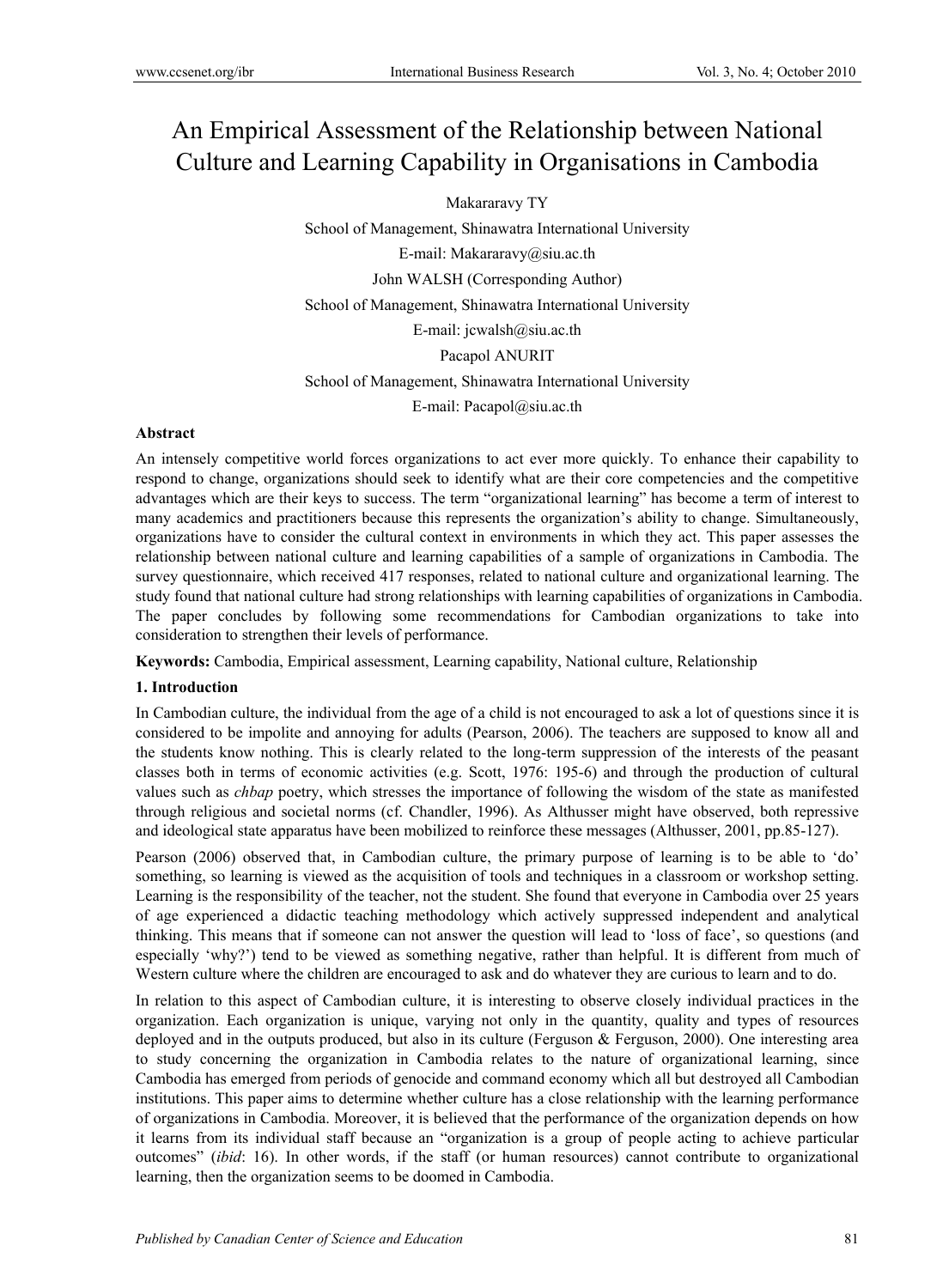# **2. Literature Review**

## *2.1. What Is Culture?*

Although culture is a concept familiar to most people, it is difficult to specify exactly what it means. For example, two anthropologists (Kroeber & Kluckhohn, 1952) catalogued 164 separate and distinct definitions of the word 'culture'. This issue is further complicated by the fact that the word 'culture' has several quite different meanings. It can refer to a shared, commonly-held body of general beliefs and values that define what is right for one group (Kluckhohn & Strodtbeck, 1961; Lane & Distefano, 1988), or to socially elitist concepts, including refinement of mind, tastes and manners (Heller, 1988).

The word 'culture' apparently originates with the Latin *cultura*, which can be translated as a cult or a concept related to worship. Cult members embed the ways of doing things that is supernaturally mandated into the culture they develop. According to Terpstra and David (1985: 5), "Culture is a learned, shared, compelling, interrelated set of symbols whose meaning provides a set of orientations for members of a society. These orientations, taken together, provide solutions to problems that all societies must solve if they are to remain viable." This definition is used in the current paper.

## *2.2. Cambodia's Cultural Values*

Cambodia has undergone various political changes and societal structures since the end of the colonial period. Since the Khmer Rouge period in particular (1975-9), the images used to describe Cambodia now generally involve mass suffering, refugees dependent on handouts for survival, victims of bombings and mines, corruption and the land of 'Killing Fields' and the 'Khmer Rouge genocide.' This is very problematic both for the Cambodians wishing to establish businesses in their own country and in overseas interests wishing to establish organizations within the country. Not only are there the problems of lack of business infrastructure but there are many deeper and often unstated problems of the trauma suffered by Cambodians and the damage inflicted upon Cambodian cultural values. Cambodia has been constructed under various values such as:

- From Brahmanism to Buddhism: Brahmanism was dominant in Cambodia until the sixth century CE until it was gradually replaced by Theravada Buddhism (Steinberg, 1959). Although Buddhism is now considered to be the religion of all ethnic Khmers, this is a Buddhism that is thoroughly intermingled with pre-existing animist and Brahmanistic practices and concepts. The two traditions vary in important ways: the spread of Buddhist ideology progresses through written scriptures and the formal organization of the Sangha, while animism spreads informally and orally on a face-to-face basis. Further, Buddhism appears to be part of a much more gentle tradition compared with what has been described as "… a basis for elite megalomania" associated with Brahmanism (Bit, 1991).

- Patriarchies: in common with most cultures, Khmer society is patriarchal in nature (Ledgerwood, 1995). While there is some flexibility in practice in society, there remain quite strong gendered distinctions concerning domestic labour both within and outside the house. In Khmer village life, men perform the external chores related to agriculture (e.g. fishing, ploughing, threshing rice, repairing tools, caring for cattle and livestock), while women took care of shopping and food preparation, child and elderly care, maintaining the house and caring for household vegetable plots. While men worked as bread-winners by working outside the house, it is the women who actually kept the money and purchased daily items in markets. Men are considered to be the heads of their households.

- Post-colonial period: the colonial period bound much more tightly the emergent Cambodian plantation economy into international market relationships and caused Cambodian (and indeed migrant Chinese and Vietnamese) workers to become part of the global division of labour and network of productions (Slocomb, 2007). The French colonial period (1863-1954) was ended with the defeat at Dien Bien Phu and evacuation of remaining French forces from the Indochinese region; Cambodia was placed under the control of King Norodom Sihanouk. The French period had featured institutional development in terms of ecclesiastical bureaucracies, systematic governance procedures and boundary determination but little took place to promote for Khmer people the educational and medical systems, nor to develop the infrastructure for national purposes.

- Post communist: after a lengthy and depressing history of war with neighbouring countries, civil war, a genocidal regime with the installment of communist system, Cambodia under the Khmer Rouge adopted the Maoist version of Russian Marxist-Leninism and this was in time supplanted by Vietnamese communism after the 1979 invasion. The upheavals that took place during this period turned Khmer society upside down and led to unparalleled misery and destruction (Chandler, 2005).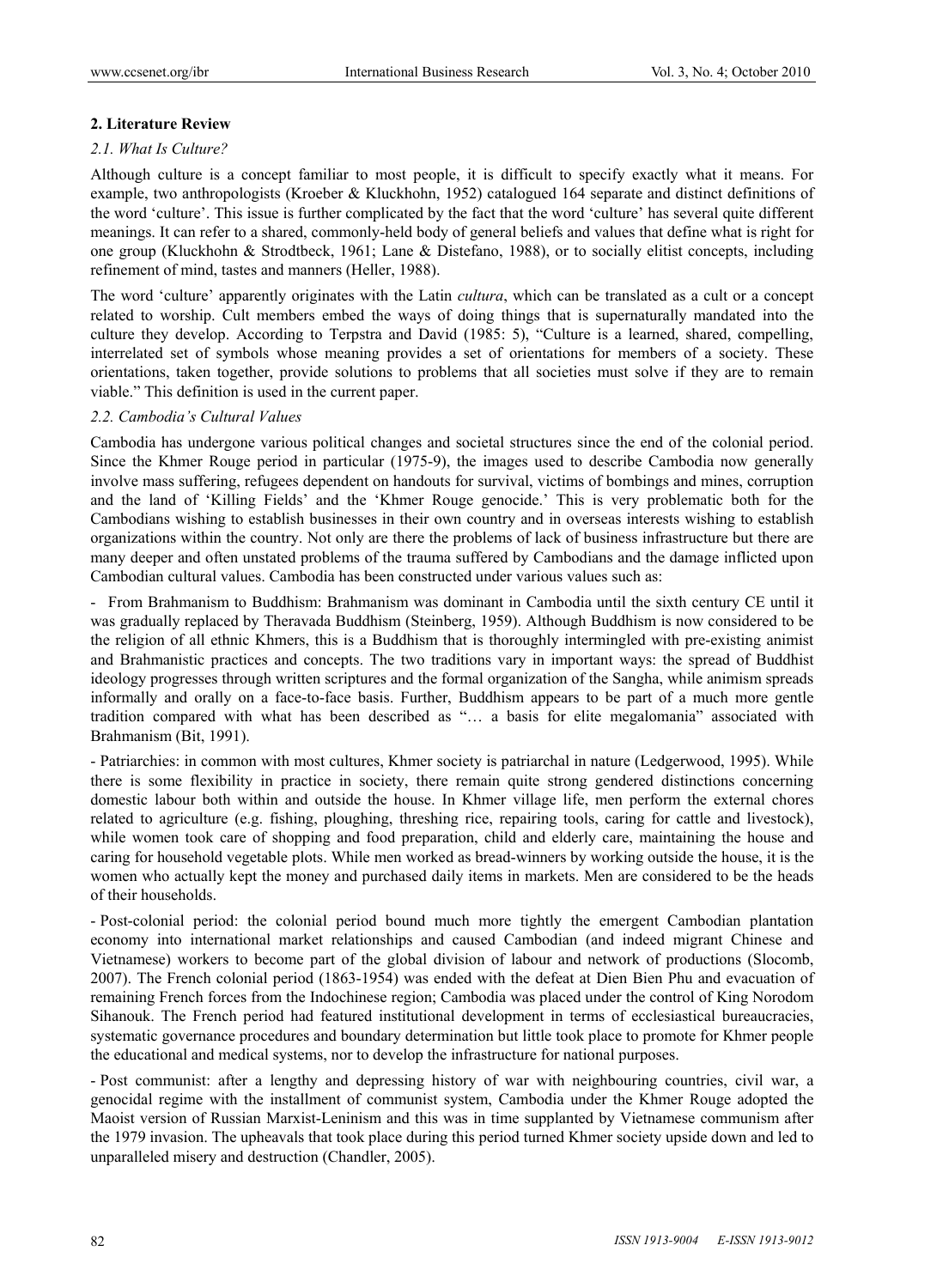- Rice growing country: agricultural activities remain concentrated on subsistence rice growing with one harvest a year and agricultural methods that are largely traditional. This is a totally different lifestyle from those of the people living in the cities (Rigg, 1997: 155-69). Urban people are more individualist-oriented because they left from home in the early morning to go to their workplace and came back in the evening. Everyone focused on her or his own activities. Sometimes they did not know their neighbours since they did not have any time to communicate with each other.

- Multi-cultural influences: the indigenous people of Cambodia are the Khmer - the so-called 'true' Cambodians – who comprise 85-90 percent of the total population and speak a language unrelated to the other major languages of the region (i.e. Thai, Laotian and Vietnamese). The largest ethnic minority population is the Vietnamese, whose numbers range between 500,000 and a million. However, those numbers are hotly contested for political reasons concerning representation, taxation and so forth.

- Changes in Cambodian culture: the cultural drift of Cambodia towards paternalism, autocratic rule and ritualistic behavior, most noticeable in the centuries of direct Indian influence, set the course for succeeding cultural development. The changes had the outcome of intensifying a sense of insecurity among a population under foreign control and encouraging a further retreat into a fantasy view of past cultural achievements. On a more positive side, aspects of the culture received the first exposure to a modernizing process and resulted in new agricultural developments, public works, schools, and the scholarly revelations of a cultural history. Nevertheless, longstanding prejudices against people with disabilities, for example, tend to keep them marginalized from mainstream activities (see e.g. Gartrell, 2010). A similar situation exists for people from ethnic minorities for whom Khmer is a second language and so they face particular problems in joining the community and labour force (Gregerson, 2009).

# *2.3. Concept of Organizational Learning*

The term 'learning organization' is often used interchangeably with the term 'organizational learning.' However, there are differences, notably that organizational learning describes certain types of activity that take place in an organization while a learning organization is a particular type of organization in and of itself (Tsang, 1997). The difference is that between 'becoming' and 'being.' Organizational learning is a process by which organizations can become learning organizations through promoting learning in a conscious, systematic, inclusive and synergistic fashion.

The concept of a *learning organization* is defined by Garvin (1998) as 'an organization skilled at creating, acquiring and transferring knowledge, and at modifying its behaviour to reflect new knowledge and insights; and by Pedler, Burgoyne and Boydell (1997) as 'an organization that facilitates the learning of all its members and consciously transforms itself and its context. These definitions recognize that a learning organization involves two key elements. First, the organization must be effective at gathering and creating relevant knowledge, storing it for future use, and disseminating it through the hierarchy, engaging everyone in the process of learning. Second, the organization must be able to evaluate the worth of that knowledge and be prepared to act on it, as appropriate, to stimulate and guide change. This second aspect of learning is important: the benefits of knowledge can only be realized when used effectively to inform and direct the organization's behaviour (Ferguson & Ferguson*.*, 2000: 216). A learning organization is, therefore, more than an organization with a distinctive capability related to learning. It is one in which learning is endemic and one that can evaluate the worth of the knowledge it has created, draw out its implications and capitalize on it to influence its path. A learning organization is an organization skilled at creating, acquiring and transferring knowledge and at modifying behaviour to reflect new knowledge and insights (Garvin, 1993). Fundamentally, it is one which can be identified, diagnosed and replicated or created along systematic and scientific lines (Salisbury, 2010). However, some recent strands of thinking about the subject reject the original linear approach of Senge and seek to replace it with generative complexity approaches (Jörg, 2010).

Why should there be learning organizations? Why do we need them? There are at least two interrelated reasons (Hitt, 1995). Revans (1982) argued that learning must exceed environmental change or else the organization may shrivel and die. Second, there is the quest for excellence. Stakeholders are motivated and inspired by the search for improvement and this, itself, is necessary for survival for organizations that do not evolve will also face the threat of destruction. As economies move towards knowledge intensive industries as a means of achieving and sustaining competitiveness, the need for organizations to learn also intensifies (Liao *et al*., 2010; Stancu and Balu, 2009).

To evaluate learning abilities in organizations, Alas and Sharifi (2002) grouped indicators of organizational learning through cluster analysis. This resulted in two clusters, the cluster of individual learning and the second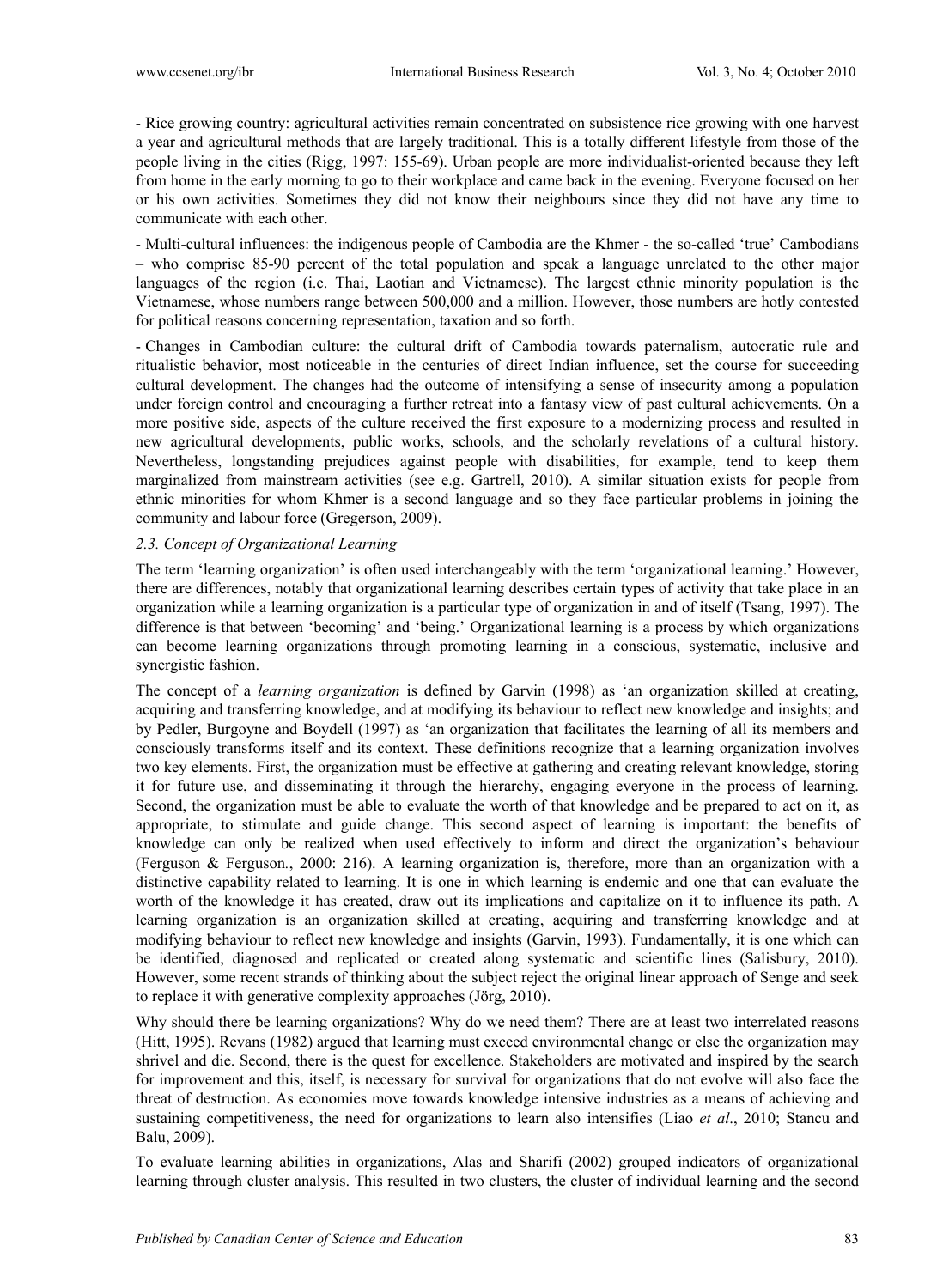the cluster collective learning. Individual learning requires that people should be motivated to take initiative and make changes in their own working patterns, as well as being aware of the vision and goals of the organization involved (*ibid.*). Collective learning, on the other hand, involves staff willing to work together to improve connectivity and interactive relations. Instead of using the term 'collective learning,' this study uses "team/group learning" because it explains the meaning of the term more clearly.

The literature on Cambodian culture (as for the cultures of other countries) indicates certain specific features which are pertinent to Khmer society. These would not be applicable to all other societies. Hence, it is reasonable to assume that models concerning how to build learning organizations would need to be adapted to some extent by their application in Cambodia. The relevant ways in which this might be manifested concern the relationships between national cultural values, individual learning abilities and team learning abilities. It is the interrelationship between these variables that are used as the hypotheses examining the research questions in this paper.

## **3. Methodology**

This section discusses the methodology used to conduct data collection and data analysis. This study uses a mix of *exploratory* and *formal* methods suitable for answering research questions which are considered to be descriptive hypotheses (Cooper & Schindler, 2006). It is based on both primary and secondary data sources. Before conducting the primary data collection, it was necessary to conduct secondary data collection which involves a literature review on theories and concepts as well as past research studies, and to get a clear problem statement of the topic of investigation. The secondary data of this research were collected from journal publications, reports from the United Nations (UN), non-governmental organizations (NGOs) and donor agencies, books, internet, research papers, theses, conference and other sources of information. The quantitative research methods and interview questions were used to collect primary data. In-depth interviews were conducted randomly among managers in order to explore the current situations of the organizations. Survey research was employed to generate data from the primary source which was all employees of all organizations throughout the country. Since the population of the study is large, the authors decided to restrict the survey to employees whose workplaces were located in Phnom Penh, the capital city of Cambodia.

The literature review led to the conceptual framework where the independent variable is national culture, and individual learning and team learning (which are the items of learning capabilities) are the dependent variables. This study proposes hypotheses, which are also presented in null format:

Ho1a: National culture variable does not have a significant relationship with the individual learning variable.

Ho1b: National culture variable does not have a significant relationship with the team learning variable.

Ho2: There is no significant relationship between the individual learning variable and the team learning variable.

The structured questionnaire were distributed to more than 2,000 people working in private organizations and NGOs located in Phnom Penh and the number of completed and returned questionnaires was 417. Inspection of completed questionnaires suggested there were no insuperable problems with non-respondent bias. The data were analyzed by hypothesis testing by SPSS analysis using tools such as descriptive statistics, chi-square tests, factor analysis and regression. The reliability of questionnaire responses, calculated by Cronbach's Alpha, was 0.895, which is above the acceptable value of 0.70 (Zikmund, 2000). The respondents were from 18 international NGOs (INGOs), 8 local NGOs (LNGOs), four private organizations and one multinational corporation (MNC).

Various assumptions have been made about the statistical analysis and the data gathered. Investigation of the data did not reveal any systematic asymmetric bias and it is known that techniques such as factor analysis, correlation and linear techniques demonstrate a robust nature under such circumstances (Vasu, 1979). Plot analysis of predictor variables further alleviated concerns about homoscedasticity. Testing for the presence of multicollinearity involved examination of  $1 - r^2$  (in which the latter is the measure of regressions against all other independent variables). The tolerance level (selected arbitrarily but conventionally at 0.20) was not violated. Further tests were taken to ensure that the quality of data and analysis were as high quality as might be reasonably expected.

Factor analysis can be a powerful tool for content validity in addition to data reduction. The strategy in this case was to formulate an exploratory model (principal components with varimax rotation) so as to facilitate interpretation and to help in interpreting scale validity of the constructs produced (Desselle, 2005).

#### **4. Analysis of Findings**

The questionnaire was answered by 417 respondents, of whom 144 (34.5%) were Cambodian, 19 (4.6%) Asian, 20 (4.8%) Australian, 46 (11.0%) American, 72 (17.3%) European and 116 (27.8%) wished not to tell their nationality.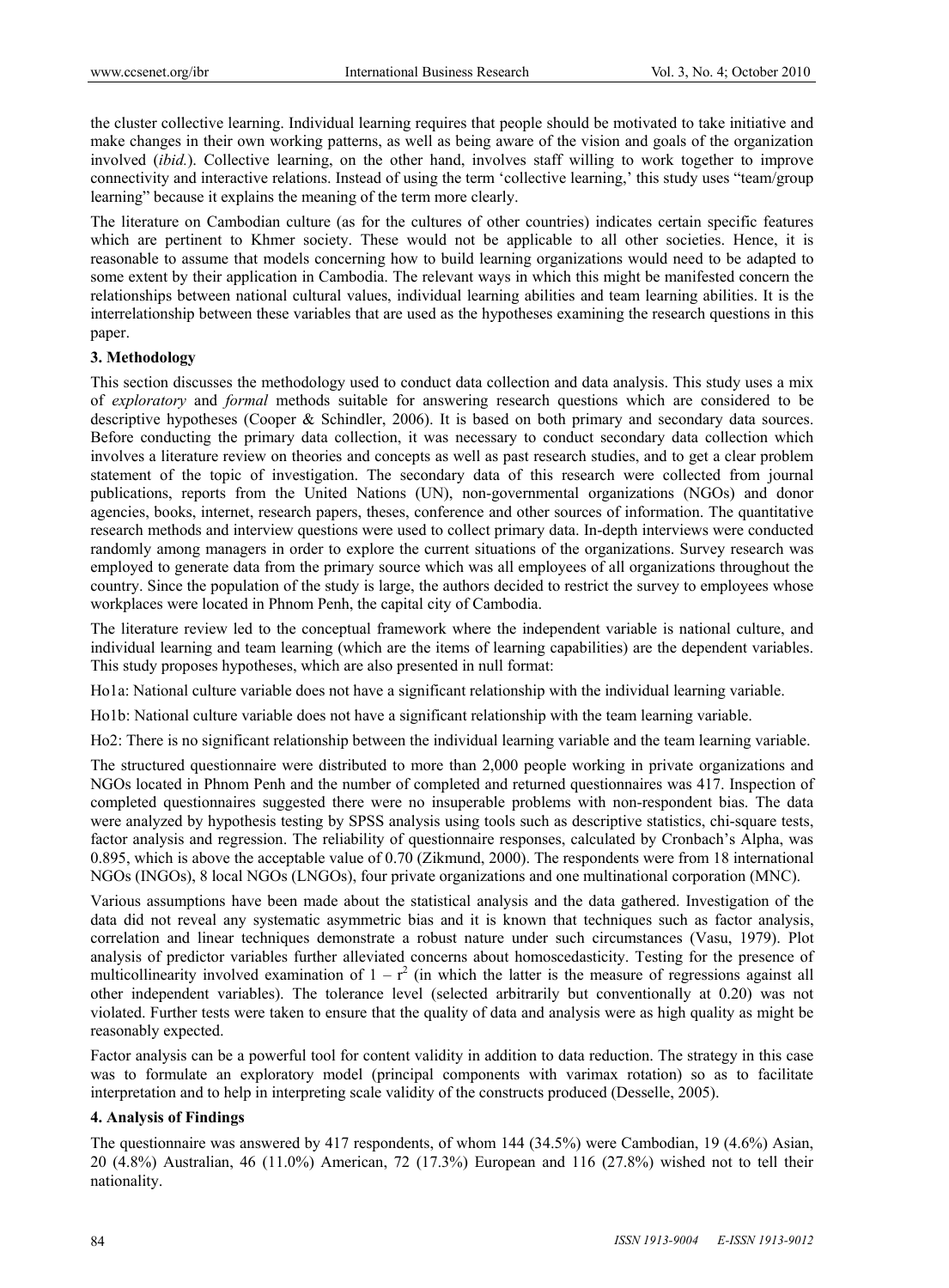The majority of leaders were Cambodian (33.1%) followed by European (16.5%), American (16.1%), Australian (4.3%), and Asian (3.8%). The remaining 26.1% did not answer the question, perhaps because some respondents might not know the exact nationality of their leader and some ignored this question.

The majority of superiors, 247, were Cambodian (59.2%), 34 European (8.2%), 23 American (5.5%), 7 Australian (1.7%), 5 Asian (1.2%), 2 African (0.5%) and 99 respondents did not answer the question for unknown reasons.

The study found that 49 respondents answered that their organization did not have any other offices; 33 gave the answer of one office; 29 said 2-5 offices; 6-9 offices for 12 respondents; 10 and more offices for 33 respondents and 261 did not answer. The non-responses for this answer might be because respondents did not belong to an international organization.

The number of offices of local organizations was divided into four rankings: 33.1% had 1 office; 11.0% answered 2–5 offices; 2.6% said 6–9 offices; 2.2% said their organizations had 10 and more offices spread around the country; 51.1% declined to give an answer.

It was found that there were 213 men, 193 women and 11 respondents who preferred not to be identified. The majority of respondents were aged from  $21-30$  years  $(67.6%)$ , followed by those aged  $31-40$  years  $(20.4%)$ ; 41–50 years (6.2%); 51–60 years (1.9%); less than 20 years (0.7%); over 60 years (0.2%) and 2.9% did not answer. The result showed that there were 283 respondents (67.9%) with an undergraduate degree; 72 respondents (17.3%) held a graduate degree; 22 respondents (5.3%) had high school education followed by 12 (2.9%) with lower secondary education; 7 respondents (1.7%) had passed through vocational school; 2 (0.5%) had doctoral degrees and 1 (0.2%) had only primary school education. 18 respondents (4.3%) did not provide an answer. The position of respondents was divided into 5 groups: there were 6 directors (1.4%), 51 managers  $(12.2\%)$ , 27 supervisors  $(6.5\%)$ , 289 general staff  $(69.3\%)$ , 28 other positions  $(6.7\%)$ , and 16 no answer. The majority of the respondents had 3.1–5 years working experience (39.1%) followed by 1.1–3 years (26.1%), 5.1–7 years (8.2%), over 10 years (7.9%), fewer than 1 or 1 year (7.2%), 7.1–10 years (7.0%), and no answer of 4.6%. The experience of respondents in their current organization was 3.1–5 years experience (30.9%), followed by fewer than 1 or 1 year (30.2%), 1.1–3 years (28.3%), 7.1–10 years (2.6%), 5.1–7 years (2.2%), over 10 years (1.2%) and 4.6% did not respond.

## *4.1. Constructs*

• *National culture* was constructed by 10 questions where the average result of  $\overline{X} = 3.53$ , *SD* = 1.03. The score fell in the range  $3.41 - 4.20$ , which leads to the conclusion that national culture influenced the learning in the organization. Among the 10 variables, the respondents strongly agreed that "learning is believed to be very important in their culture" with  $X = 4.43$ ,  $SD = 0.69$ .

• *Individual learning*: Respondents agreed with individual learning in every aspect with the overall score ( $X =$ 3.65, *SD* = 0.926) where the respondents agreed to all the factors except for a neutral response to question C-7, which stated that people are rewarded for learning ( $\hat{X} = 3.03$ ,  $SD = 1.164$ ).

• *Team learning*: Respondents agreed with team learning in every aspect with the overall score ( $X = 3.61$ , *SD*  $= 0.816$ ), in that the respondents agreed with all the factors except for a neutral response to question D-5, which stated that teams/groups are rewarded for their achievements as a team/group ( $X = 3.27$ ,  $SD = 0.993$ ).

Factor analysis was used in order to reduce the number of components of each variable. All items were factor analyzed using principal component analysis method followed by Varimax rotation.

- *National culture variable* is composed of 4 factors named (1) importance of learning, (2) face saving and long term relationship, (3) favour wealth rather than education, and (4) do not favour change.

- *Individual learning variable* is composed of three factors, namely (1) rewards and supports for learning individually, (2) employee development and sharing to learn individually, and (3) employee relationship.

- The *Team learning variable* was composed of one factor named team/group learning.

The regression method was used in order to test between the interval variables in order to evaluate the null hypotheses, which can be rejected when the significance level of 0.05 is reached.

Prior to hypothesis testing and according to statistical principles, it was decided to factor analyze all variables, which produced the following results:

National culture

Thirteen variables concerning national culture were reduced to four components.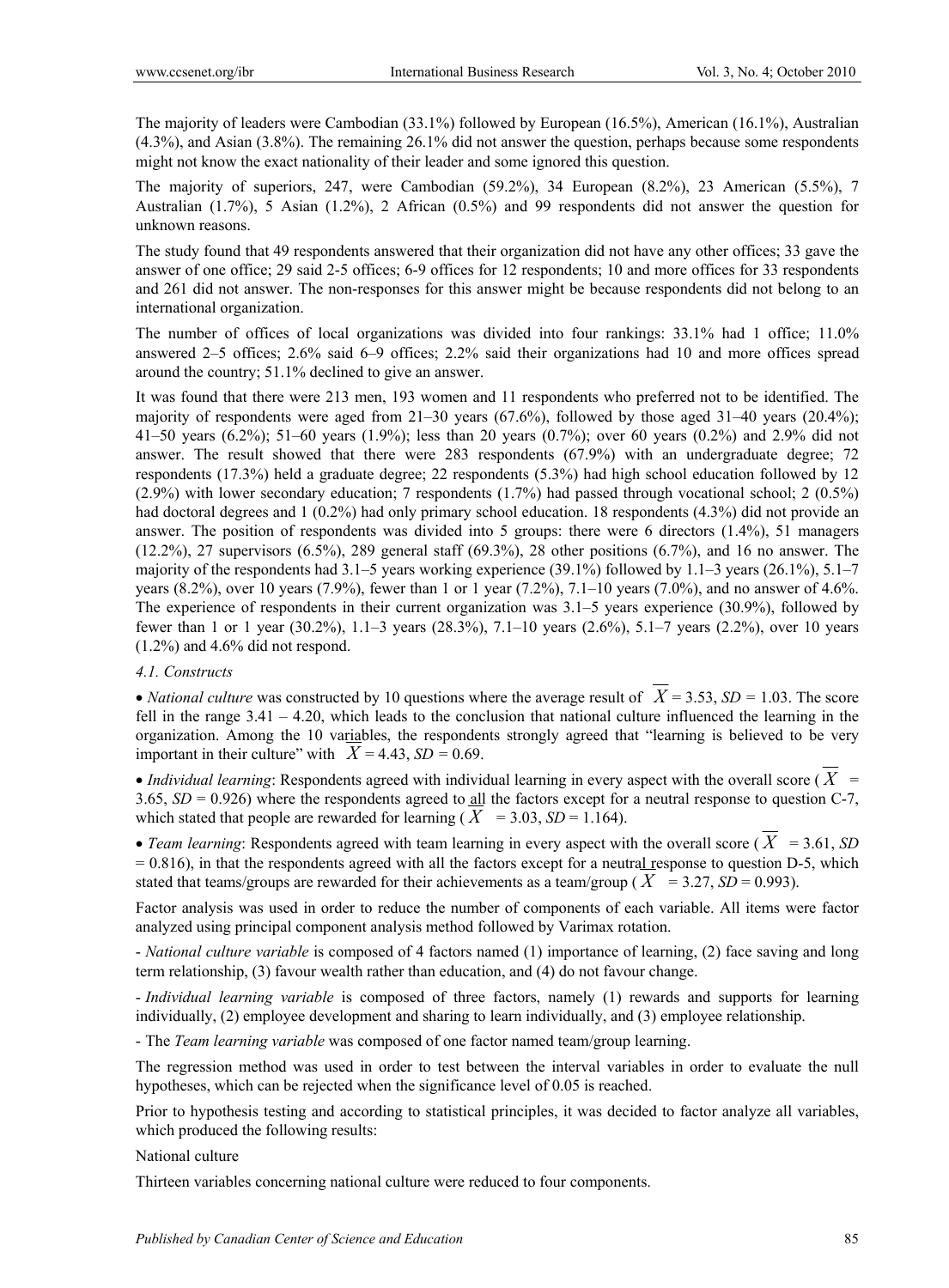- *Importance of learning* results from the following statements: "learning is believed to be very important; males and females have equal opportunity to receive education; and young people are encouraged to challenge senior people;"

- *Face saving and long term relationship* results from the following statements " teacher/instructor is the one we should show respect to rather than challenging them with questions; face saving is very important; people believe in long-term relationships;"

- *Favour wealth rather than education* results from the following statements "people are encouraged to share knowledge; people value rich people more than educated people;"

- *Disfavour change* results from the following statements "change initiatives are viewed as inappropriate; senior people are believed to have more knowledge and skills relative to their juniors."

## Individual learning

Thirteen variables concerning individual learning resulted in three components.

- *Rewards and supports for learning individually* is summarized from the following statements: "in my organization, people can get money and other resources to support their learning; in my organization, people are given time to support learning; in my organization, people are rewarded for learning; in my organization, people give open and honest feedback to each other;"

- *Employee development and sharing to learn individually* is summarized from the following statements "in my organization, people openly discuss mistakes in order to learn from them; in my organization, people identify skills they need for future work tasks; in my organization, people help each other learn; in my organization, people listen to others' views before speaking;"

- *Employee relationship* is summarized from the following statements "in my organization, people are encouraged to ask 'why' regardless of rank; in my organization, whenever people state their view, they also ask what others think; in my organization, people treat each other with respect; in my organization, people spend time building trust with each other."

#### Team learning

Six questions in team learning were reduced to only one component which is named *team learning*.

After factor analysis of all variables, a regression technique was utilized to test the relationship among the variables. The result showed that national culture is not related to individual learning but it is related to team/group learning (Tables 1.1 and 1.2). This result is different from what had been anticipated.

#### *4.2. Hypothesis 1*

The national culture (importance of learning, face saving and long-term relationship, favour wealth rather than education) did not affect individual learning because all factors had significance levels above 0.05. The model summary represented the strength relationship  $(R = 0.104(a))$  between national culture and individual learning as being very low. The ANOVA tests the acceptability of the hypothesis from the statistical perspective and it was found that the significance value of the F statistic is  $2.404$  and Sig is  $0.122(a)$  which is higher than the significance level of 0.05. From this it is concluded that no relationship between national culture and individual learning has been identified.

The national culture (importance of learning, face saving and long-term relationship, favour wealth rather than education) affected the organizational culture because all factors had significance levels below 0.05. The model summary represented the strength relationship  $(R = 0.276(a))$  between national culture and individual learning as being very high. The ANOVA table tests the acceptability of the hypothesis from the statistical perspective and it was found that the significance value of the F statistic is 18.976 and Sig is 0.000(a), which is less than the significance level of 0.05. The null hypothesis (Ho1b) was thereby rejected. So it is concluded that there is a relationship between national culture and team learning.

#### *4.3. Hypothesis 2*

Hypothesis 2 (H2): there is a significant relationship between individual learning and team learning.

Null Hypothesis 2 (Ho2): there is no significant relationship between individual learning and team learning.

Individual learning (rewards and support for learning, employee development and sharing and employee relationship) affected team/group learning because all factors had significance of less than 0.05. The model summary represented the strength relationship ( $R = 0.673(a)$ ) between organizational culture and teams/group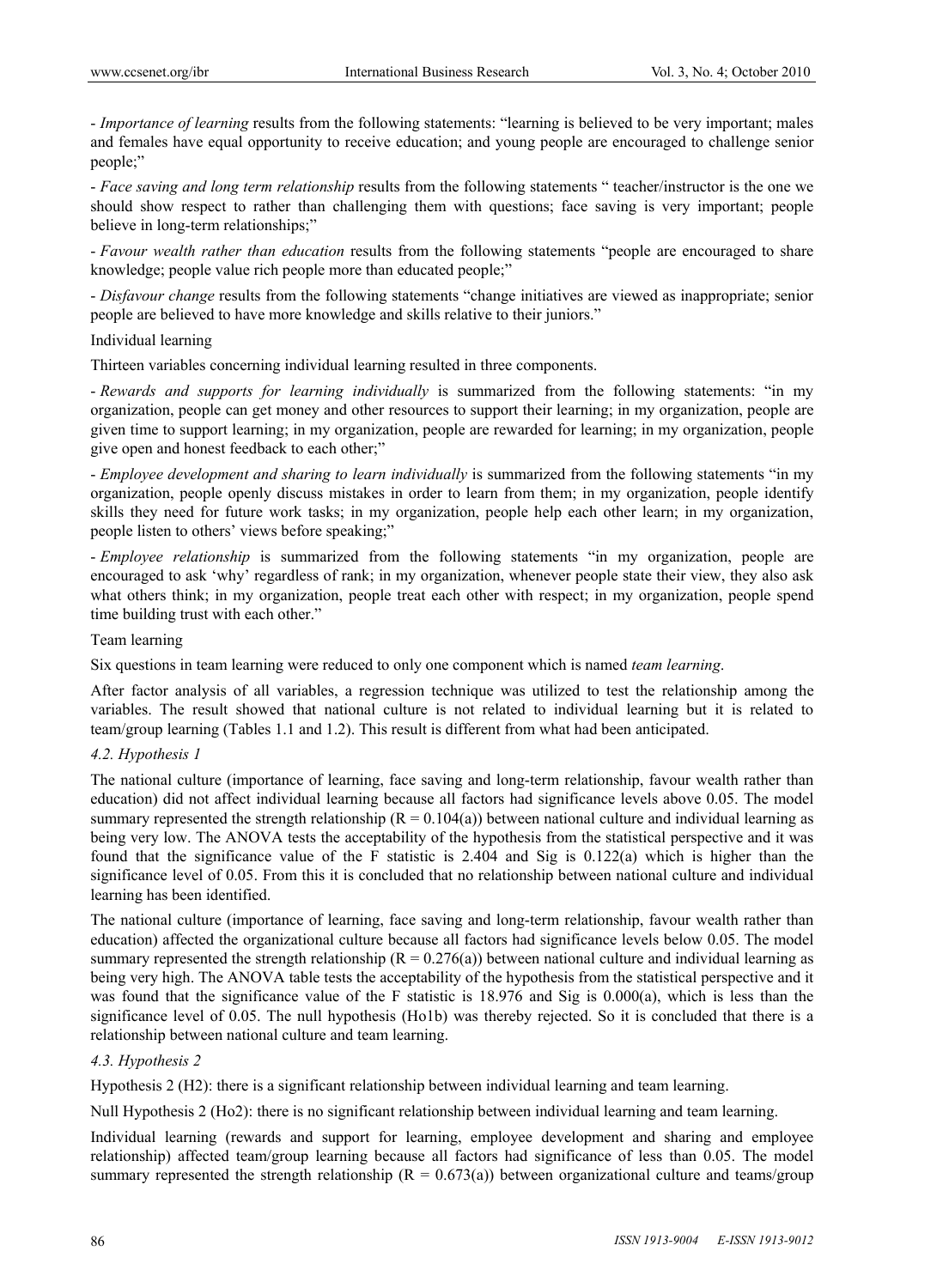learning as being very high. The ANOVA table tests the acceptability of the hypothesis from the statistical perspective and it was found that the significance value of the F statistic is 204.297 and Sig is 0.000(a), which is less than the significance level of 0.05. The null hypothesis (Ho2) was rejected. Thus it could be concluded that there is a relationship between individual learning and team/group learning.

## **5. Conclusion and Discussion**

The researchers expected that there would be strong relationships between national culture and individual learning. In Cambodian culture, people were taught to be obedient and polite and to be followers rather than leaders. However, the results observed might be caused by the presence of a group of young respondents with high levels of education. Their behaviour may have changed over time and they may have different ways of looking at their own culture since they were trying to adjust to the competitive world by capturing new knowledge and skills perceived as important and appropriate. Argyris (1990) warns that culture can either block learning and change or it can stimulate learning; this study revealed that national culture did not support individual learning. In this regard, it is noted that the methodology employed seemed to represent a useful and helpful means of investigating the research question. Factor analysis, when employed prudently, can be a powerful investigative tool for content validity verification and also for interpretation of otherwise complex data sets and interactions.

The second hypothesis was also supported. There was a significant relationship between individual learning and team/group learning. This means that the result is uniform with the expectations of the researchers. It is assumed that organizations are composed of groups of individuals. Once each individual staff member of the organization is rewarded and supported for their learning behaviour, they tend to have a stronger career and skill development. At the same time, they seem to have good relationship toward each other which creates a favourable knowledge-sharing and learning environment. Reward structures and schemes certainly make a difference by affecting motivations and hence shaping employees' learning orientation and the amount of effective learning that take place. Various studies point to the importance of crafting flexible and creative rewards for learning, and offering a mix of monetary and non-monetary rewards to cater for individual needs and performance (Pedler, Burgoyne, and Boydell, 1997). Some interviewees claimed that their organizations have policies to increase the salary for the staff who could achieve their performance and learning expectations. They further argued that most staff were happy and were willing to learn and share their knowledge with other staff. They seemed to have good relationships with each other and this contradicts the idea that sharing is bad because another person might learn their duty and then supplant them.

Challenging, questioning and holding dissenting views are discouraged, conflict is seen as bad and loss of face is to be avoided at all costs. This is uniform with the uncertainty avoidance aspect of Geert Hofstede (1991). In this kind of society, people will learn to repeat what is believed to be appropriate and will not try to do anything different. This leads to low levels of creativity and learning. This concept is not only promoted by Buddhism but it is believed also to have a Confucian influence. Confucianism arrived in Cambodia via Chinese migrants and has had a strong impact on the behaviour of some individuals. According to Chang (2007: 190), Confucianism had previously discouraged people from taking up professions like business and engineering as well as developing creativity and entrepreneurships. However, some historians raised positive aspects of Confucianist cultural values such as "thrift, investment, hard work, education, organization, and discipline." This is indicated by the huge economic development in China, Hong Kong, Japan, Singapore, Korea, Taiwan and so on where Confucianism was practiced. Society is pluralistic.

Some 90% of Cambodian people work in rice production and have faced the stereotyped accusation of being lazy but Chang (2007), argued that people in East Asia in the past lived comparatively comfortable lives based on fertilized land and favourable weather. Today, where globalization and economic crisis affect every part of the globe, while climate change is increasingly causing natural disasters in the region, East Asian people have tended to work harder and to become more long-term oriented than their counterparts in the West. The accusation of laziness is revealed as false as people work hard when given an incentive to do so since economic development affects culture more than the other way round. It is shown, for example, that Cambodian migrants work harder and are more successful when they stay in a society where there is intensive competition to survive.

This research generally supports the view that progress toward the learning organization paradigm is incremental and long-term, rather than being an overnight metamorphosis. The findings, consistent with research findings in different contexts, support this observation, by pointing to sketchy patterns of progress vis-à-vis different dimensions of the construct. Learning should not be left to chance or overlooked but rather valued and integrated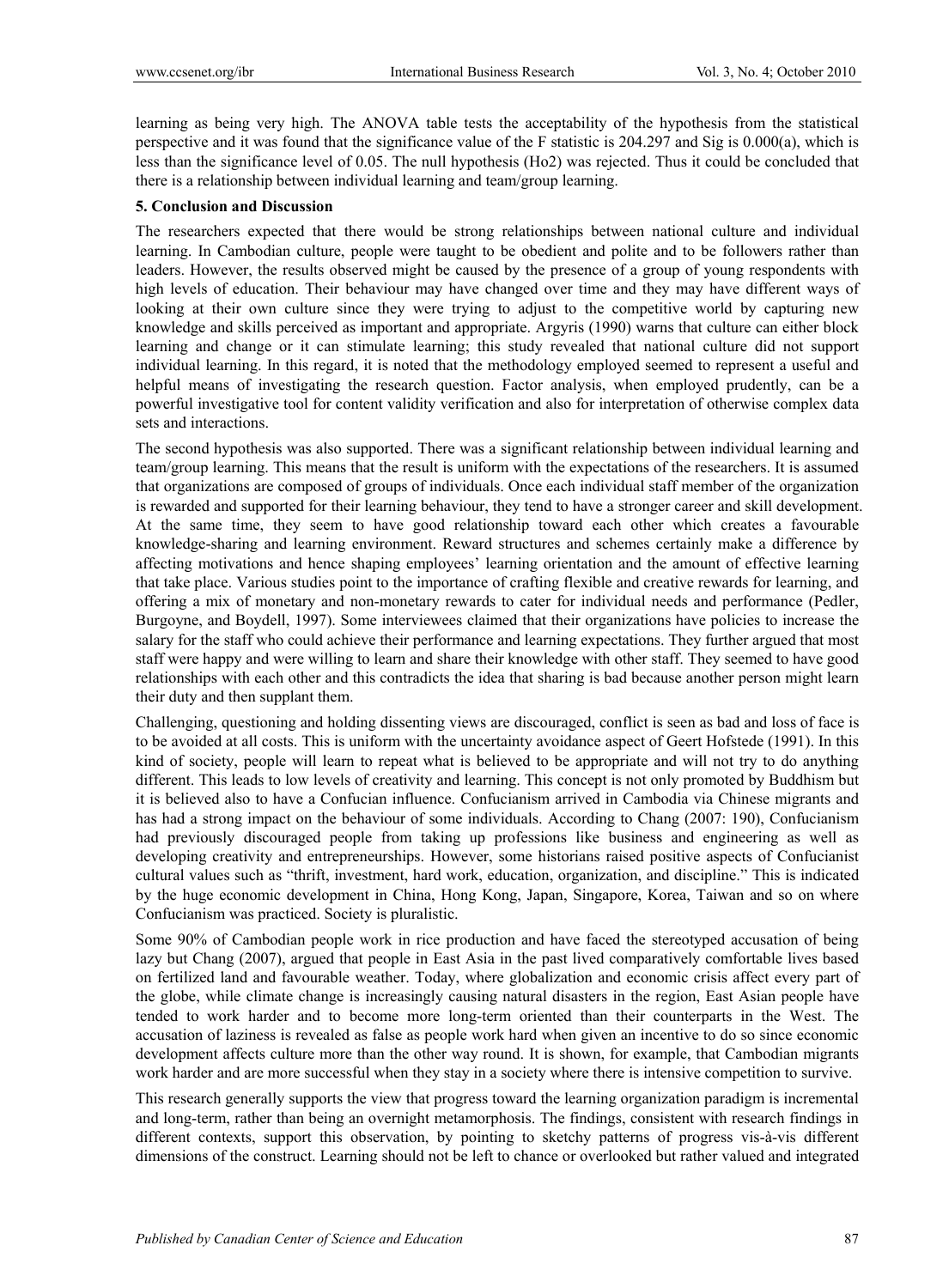into the organization and the work life of the employee. The process has to be constantly reinvigorated and reinforced with respect to different learning organization dimensions and considered more of a journey.

#### **6. Recommendations**

After analyzing the results of the study, recommendations will be suggested at three different levels:

## *6.1. Individual Level*

Each individual staff member in the organization is an important asset for success because they are equipped of with organizational tacit and explicit knowledge. Each employee is recommended to:

- *Be open to new culture* other than their own as their own, which instructs them to be a follower rather than a leader. In Cambodian culture, challenging questions and raising questions during meeting or to senior people are viewed as inappropriate and impolite forms of behaviour. Thus, this cultural value should be left behind because it could block the learning capability of each individual.

- *Be ready to learn*: learning could be done formally and informally. Employees could have new knowledge from sharing discussions in formal or in non-formal meetings, via the intranet, from attending training, seminars, conferences or workshops. They could learn in group or individually. Hence, continuous learning and learning behaviour are crucial to prepare the organization for becoming a learning organization.

- *Be ready to accept changes*: change is the first way to improve the current situation of the organization. Change should be viewed positively.

#### *6.2. Organizational Level*

In addition to individuals contributing to preparation towards becoming a learning organization, greater attention should be given to organizational culture and to creating a strong feeling of solidarity. It is to be noted that leadership commitment is very important. If the leader is not willing to strengthen the learning capability of the organization, all initiatives are likely to fail.

In order to obtain ideas from the grass-roots level, managers should encourage direct communications between the highest and lowest levels of organizations, delegate authority to lower levels in organizations and create an atmosphere where people are not afraid to make mistakes. Peoples' well-being should be emphasized more and their good performance rewarded. In such conditions, people tend to be proud of their organization and concentrate more on the goals of the organization than on their own needs.

Most organizations in Cambodia follow traditional bureaucratic structures, focusing on orderliness and vertical lines of communications. Today, many managers realize that orderliness is not sufficient even though it may remain necessary. It is apparent that an organizational structure must be designed for both stability and flexibility. The learning organization should incorporate both dimensions by establishing dynamic networks within the vertical structure. This should help foster a participative decision making culture amongst the employees.

Apart from this investment in software, the leader should consider hardware investment such as workplace design and technology (internet and intranet installation). This investment is necessary for knowledge sharing among staff members both inside and outside the organization.

To promote the values and goals of the organization through an informal structure, managers can organize out-of-work activities and encourage people to get to know each other's personal lives and activities. It gives people a better understanding of how to communicate with each other and a willingness to discuss important matters with each other. They also then tend to help each other in job-related problems.

A learning and reward policy should be initiated in order to enable and encourage employees to obtain continuous learning. At the same time, it is necessary to have a performance measurement system such as the balanced scorecard approach because it is designed to pull people towards the overall vision. However, it is not recommended to use only one measurement technique because no single measure can provide a clear performance target.

In term of gender disparity, female employees should be encouraged to voice their ideas in any strategic planning and should to be considered as potential members of the management team. Both masculine and feminine values have a great deal to offer and, by extension, both women and men have something to learn from working together.

The results of the current research support the developmental view of organizational learning that there should be more time set aside in order to develop relationships, which is a necessary basis for organizational learning. At the same time, it is not guaranteed that at some stage every organization will turn into a learning organization;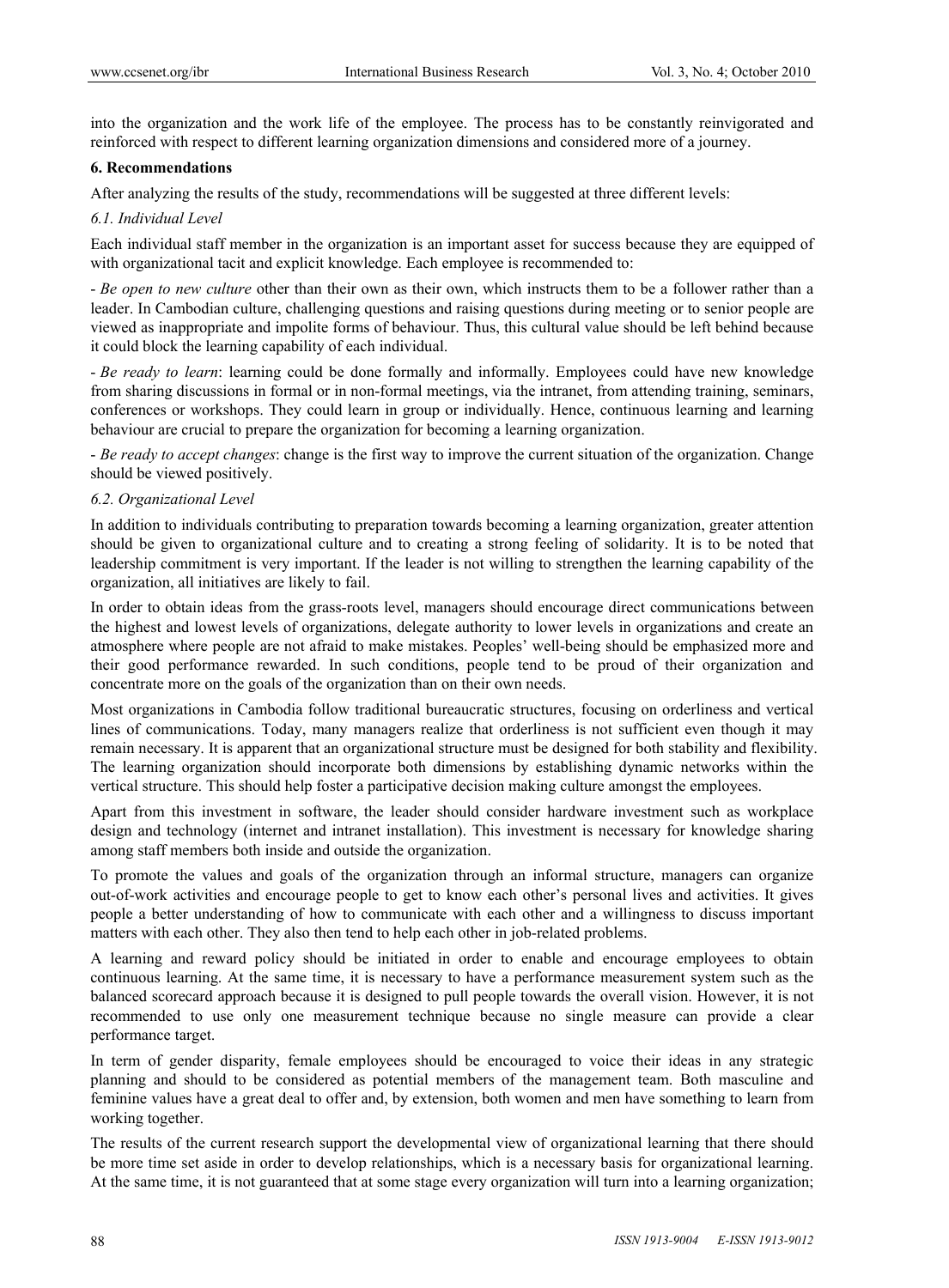it depends on various characteristics and factors. Among these, one that is particularly important is the personnel policy of the organization. This policy should enable the organization to retain highly skilled specialists for a longer period in the organization, keep their level of creativity and activity high and convince them of the need to cooperate with other members of the organization.

## *6.3. National Level*

At the national level, it is the task of the government to take action in order to prepare itself to foster a learning society. The government should provide proper public services, in particular educational services in both the formal and informal sectors. Citizens are supposed to have the right to free basic education until high school level. This is not the case for the Cambodian people because public education is very poor in quality and also high in quantity. For example, in a classroom in the city, there are over or about 100 students and most of them are thereby unable to concentrate on the lecture in the classroom. It is necessary for pupils to take out of school tutorial classes which are very costly just so they can receive the mandated education. Only children from medium and high class families can of course afford these private tutorial classes. On the other hand, in rural areas, there is a lack of teachers. A teacher sometimes single-handedly managers classes from grade 1 to 6 at primary school level. It is very difficult for pupils to learn well in such an environment.

Moreover, the government does not have any schools for students who wish to study outside regular hours because of poor infrastructure. Most schools both in urban and rural areas do not have electricity. For this reason and because of safety issues, the government does not have a policy to provide night time schooling. Apart from electricity, some schools do not have proper toilets and this limits the number of female students. Some female students cannot go to school because they do not feel secure. The government's task is to provide proper facilities to ease the learning of each citizen. Cambodian culture tends to give more favour to men rather than women. The government should take serious initiative to involve women in societal development because excluding them is a waste of precious assets and qualified labour.

#### **References**

Alas, R. and Sharifi, S. (2002). Organizational learning and resistance to change in Estonian companies. *Human Resource Development International, 5*(3),.313 – 331.

Althusser, L. (2001). *Lenin and Philosophy and Other Essays*. New York: Monthly Review Press.

Argyris, C. (1990). *Overcoming Organizational Defenses: Facilitating Organizational Learning*. Wellesley, MA: Allyn and Bacon.

Bit, S. (1991). *The Warrior Heritage.* California: Seanglim Bit.

Chandler, David (1996). "Normative Poems (Chbap) and Pre-Colonial Cambodian Society," in David Chandler, *Facing the Cambodian Past*. Chiang Mai: Silkworm Books, pp.45-60.

Chandler, David (2005), "Cambodia since 1975," in Norman G. Owen, ed., *The Emergence of Modern Southeast Asia: A New History*. Singapore: Singapore University Press,.481-91.

Chang, H. J. (2007). *Bad Samaritans: The guilty secrets of rich nations & the threat to global prosperity*. London: Random House.

Cooper, D. R., and Schindler, P. S. (2006). *Business research methods*. New York: McGraw Hill.

Desselle, S.P. (2005). Construction, implementation, and analysis of summated rating attitude scales. *American Journal of Pharmaceutical Education.* 69(5). Special Article 97. 1-11.

Ferguson, P. R. and Ferguson, G. J. (2000). *Organizations: A strategic perspective.* New York: St. Martin's.

Gartrell, A. (2010). 'A frog in a well:' the exclusion of disabled people from work in Cambodia. *Disability and Society*. 25(3). 289-301.

Garvin, D. A. (1993). Building a learning organization. In B. Burnes (Ed.). (2000). *Managing change: A strategic approach to organizational dynamics* (p. 136). London: Prentice Hall.

Garvin, D. A. 1998, "Building a learning organization", *Harvard Business Review on Knowledge Management*, Harvard Business School Publishing, Boston, MA, pp. 47−80.

Gregerson, M.(2009). Learning to read in Ratanakiri: a case study from northeastern Cambodia. *International Journal of Bilingual Education and Bilingualism*. 12(4). 429-47.

Heller, F. A. (1988). Cost benefits of multinational research on organizations. In M. Poole & M. Warner (Eds.). (2001). *The IEBM handbook of human resource management* (p.11).